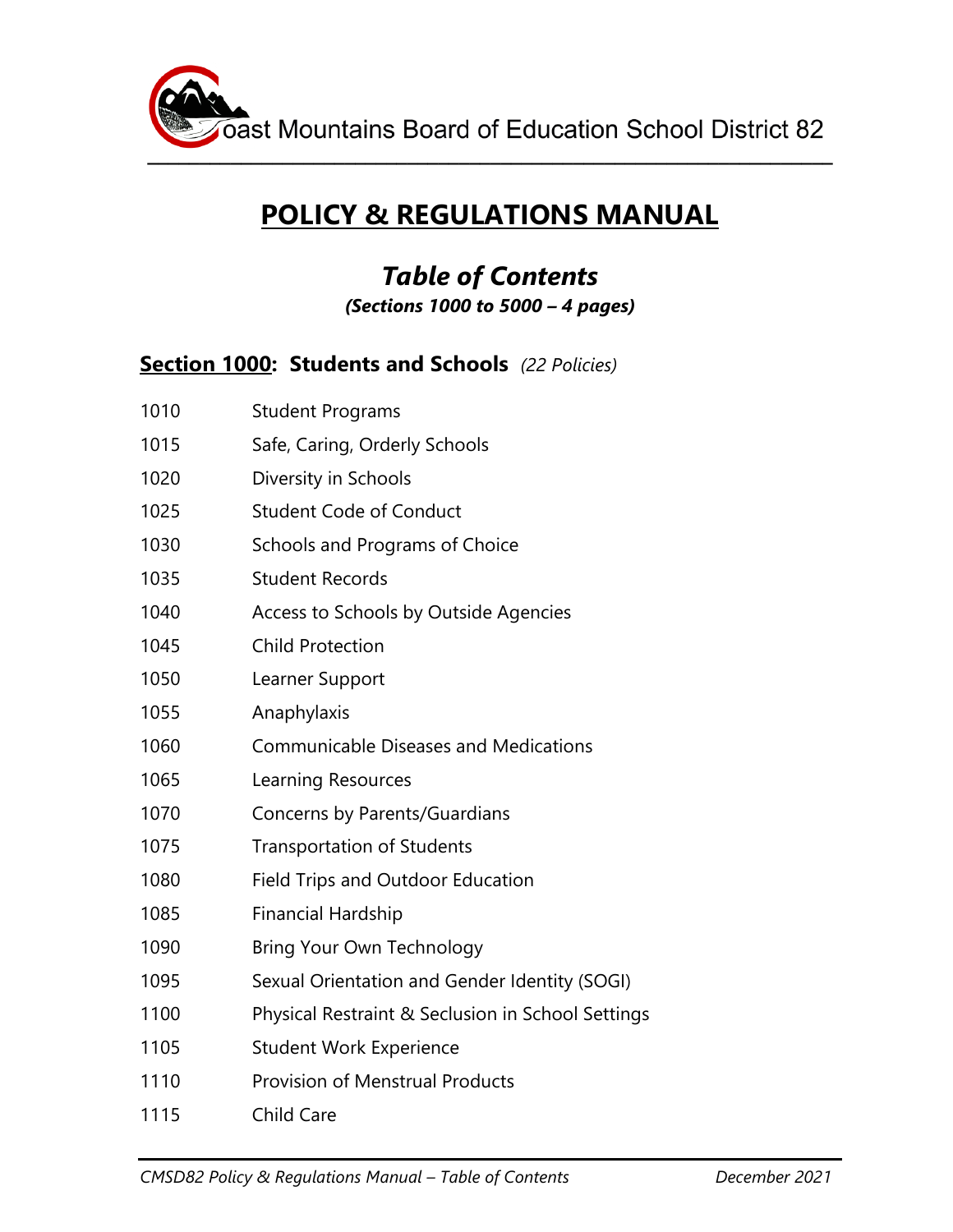#### **Section 2000: Personnel** *(7 Policies)*

| 2010 | Harassment                        |
|------|-----------------------------------|
| 2015 | Occupational Health and Safety    |
| 2020 | Respectful Workplace              |
| 2025 | <b>Criminal Record Checks</b>     |
| 2030 | Teacher Exchange                  |
| 2040 | Public Interest Disclosure Policy |
| 2045 | Social Media Policy               |

#### **Section 3000: Finances** *(13 Policies plus 2 Ministry of Education Policies)*

| 3010 | Disposal of Land or Improvements                         |
|------|----------------------------------------------------------|
| 3015 | Reimbursement of Expenses                                |
| 3020 | <b>Non-Public Funds</b>                                  |
| 3025 | Corporate Sponsorship and Donations                      |
| 3030 | Donations and Gifts to Schools                           |
| 3035 | Disposal of Surplus Assets                               |
| 3040 | Purchasing and Bidding                                   |
| 3045 | <b>Request for Education Services</b>                    |
| 3050 | <b>Closure of School Facilities</b>                      |
| 3055 | International Student Graduation Credit: Ministry Policy |
| 3060 | Board of Education Fees Order: Ministry Policy           |
| 3065 | Honoraria                                                |
| 3070 | <b>Signing Officers</b>                                  |
| 3075 | <b>Accumulated Operating Surplus</b>                     |
| 3080 | Budgeting, Monitoring and Reporting                      |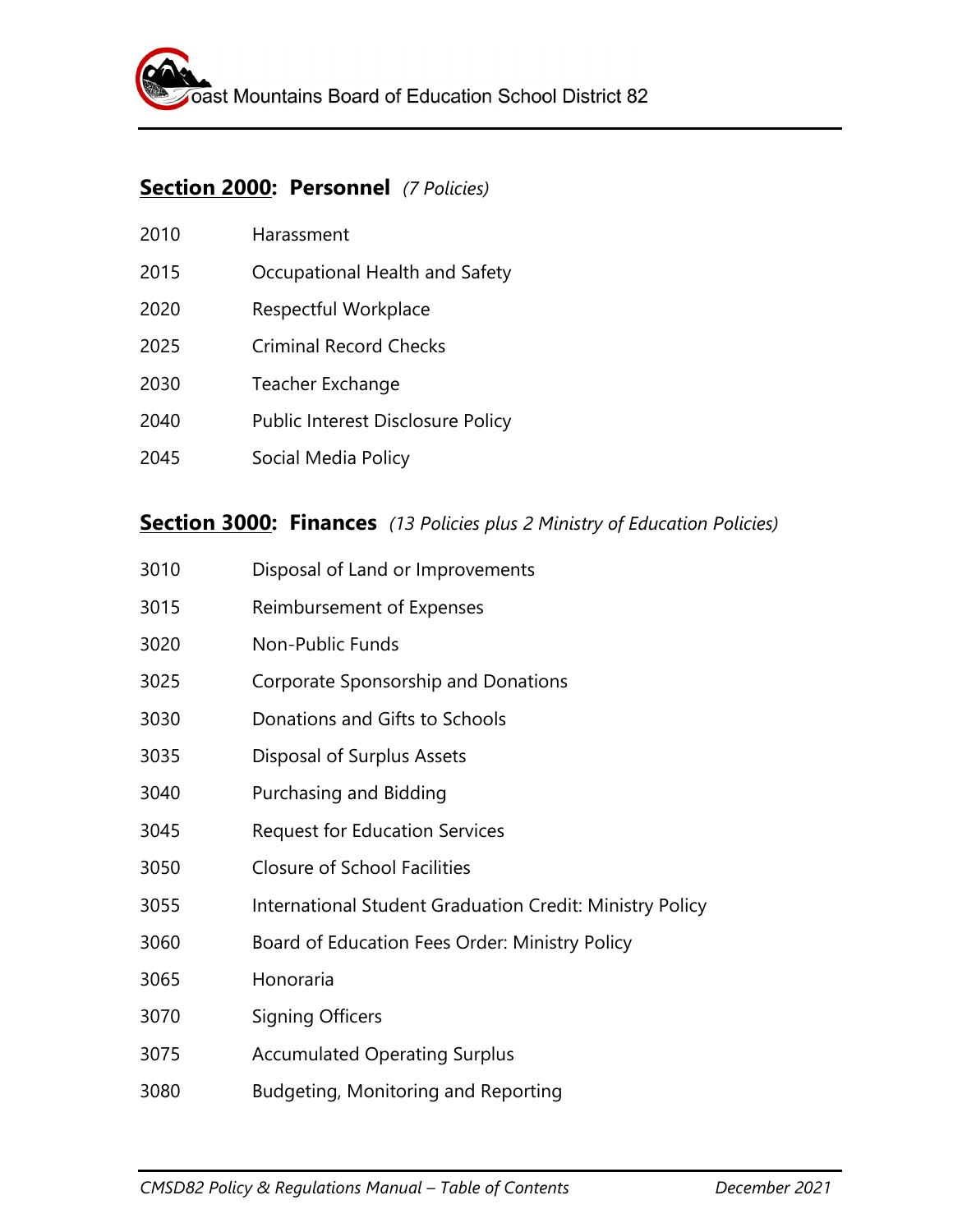## **Section 4000: Facilities, Grounds and Equipment** *(8 Policies)*

| 4010 | <b>Building Security</b>                       |
|------|------------------------------------------------|
| 4015 | Video Surveillance                             |
| 4020 | Community Use of School Facilities and Grounds |
| 4025 | Theatre Use                                    |
| 4030 | Pesticides and Herbicides                      |
| 4035 | <b>Energy and Sustainable Conservation</b>     |
| 4040 | School Furnishings and Equipment               |
| 4045 | Flags & Assemblies – Canada & British Columbia |

## **Section 5000: Governance** *(15 Policies)*

| 5010 | Trustee Code of Ethics                   |
|------|------------------------------------------|
| 5015 | Communications with the Public           |
| 5020 | <b>Policy Development</b>                |
| 5025 | <b>Management Structure</b>              |
| 5030 | Committee Structure                      |
| 5040 | Freedom of Information, Head and Contact |
| 5045 | Trustee Attendance at Conventions        |
| 5050 | <b>Parent Advisory Councils</b>          |
| 5055 | <b>District Parent Advisory Council</b>  |